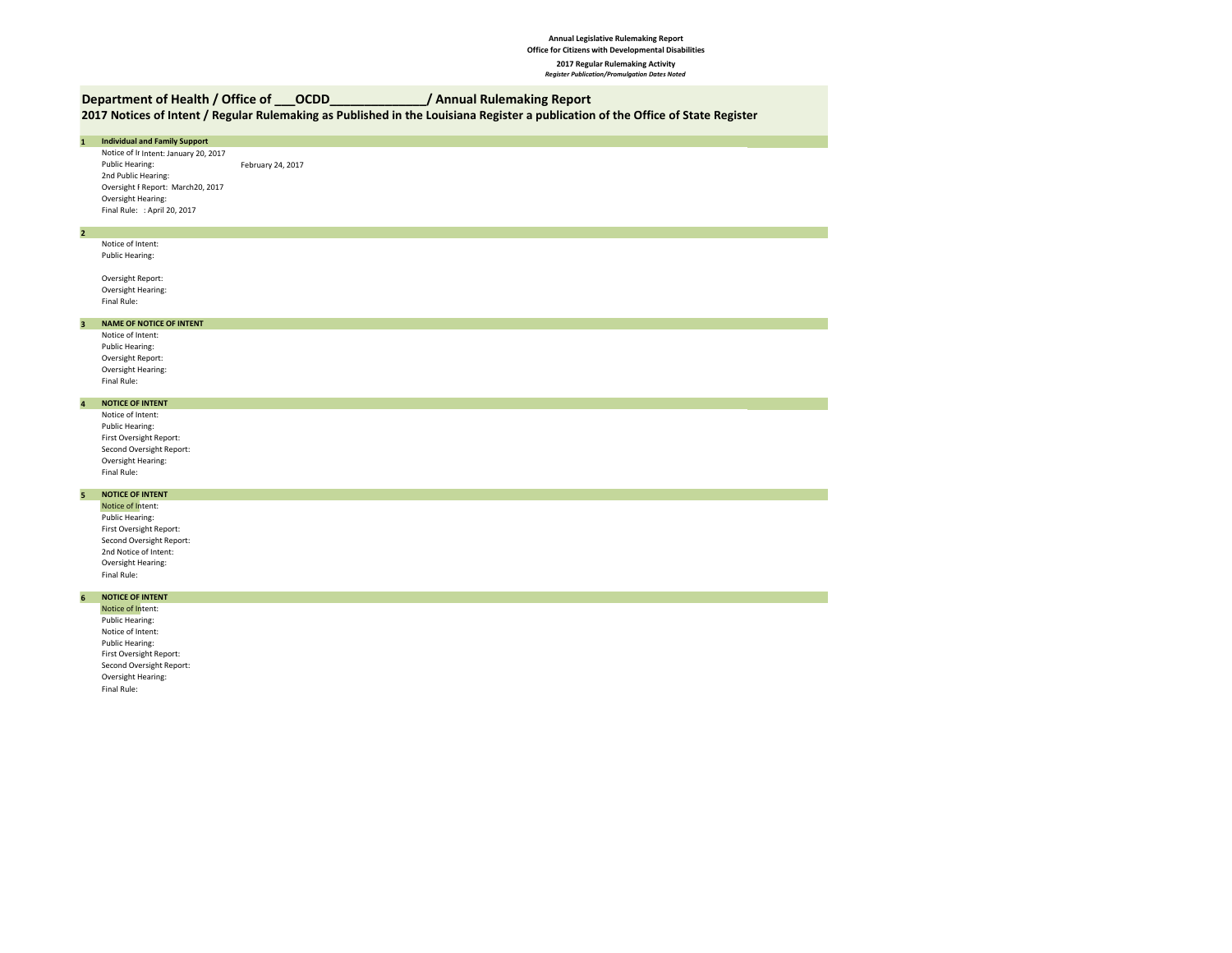#### **Annual Legislative Rulemaking Report Office for Citizens with Developmental Disabilities 2017 Emergency Rulemaking Activity** *Register Publication/Promulgation Dates Noted*

# **Department of Health / Office of \_\_\_OCDD\_\_\_\_\_\_\_\_\_\_\_ / Annual Rulemaking Report**

### **2017 Emergency Rules / Regular Rulemaking as Published in the Louisiana Register a publication of the Office of State Register**

**1 None**

Emergency Rule: Redeclared Emergency Rule: Redeclared Emergency Rule: Redeclared Emergency Rule:

#### **2 NAME OF RULE**

Emergency Rule: Stop Order: Redeclared Emergency Rule: Redeclared Emergency Rule: Redeclared Emergency Rule:

#### **3 NAME OF RULE**

Emergency Rule: Stop Order: Redeclared Emergency Rule: Redeclared Emergency Rule: Redeclared Emergency Rule:

#### **NAME OF RULE**

**4**

Emergency Rule: Stop Order: Redeclared Emergency Rule: Redeclared Emergency Rule: Redeclared Emergency Rule:

Stop Orders are published in the official state journal **The Advocate**.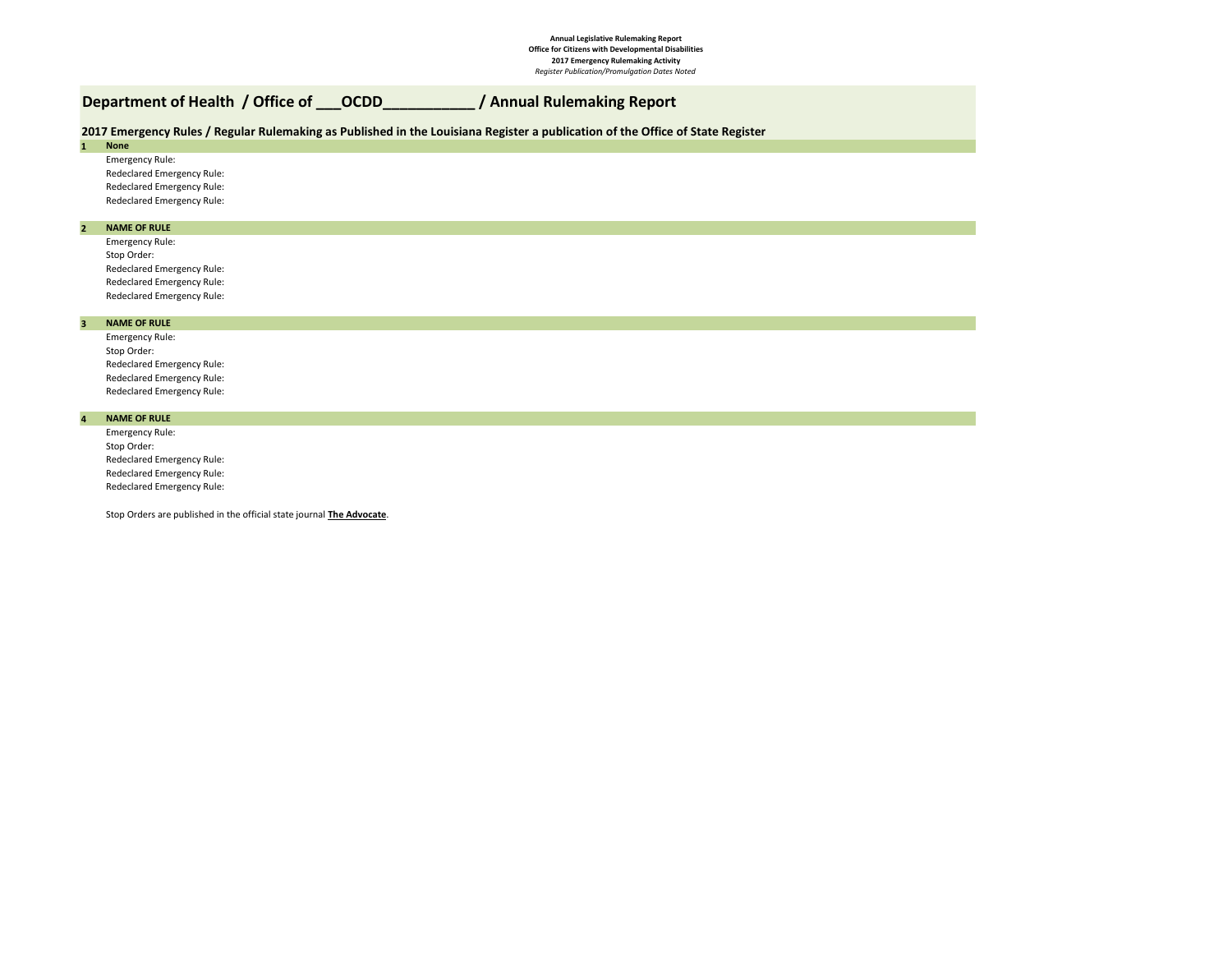# **Department of Health / Office of OCDD / Annual Rulemaking R 2017 Potpourri / Regular Rulemaking as Published in the Louisiana**

| $\mathbf{1}$            | <b>None</b>               |
|-------------------------|---------------------------|
|                         | Notice:                   |
|                         | <b>Public Hearing:</b>    |
|                         |                           |
| $\overline{2}$          | <b>TITLE OF POTPOURRI</b> |
|                         | Notice:                   |
|                         | <b>Public Hearing:</b>    |
| $\overline{\mathbf{3}}$ | <b>TITLE OF POTPOURRI</b> |
|                         |                           |
|                         | Notice:                   |
|                         | <b>Public Hearing:</b>    |
|                         |                           |